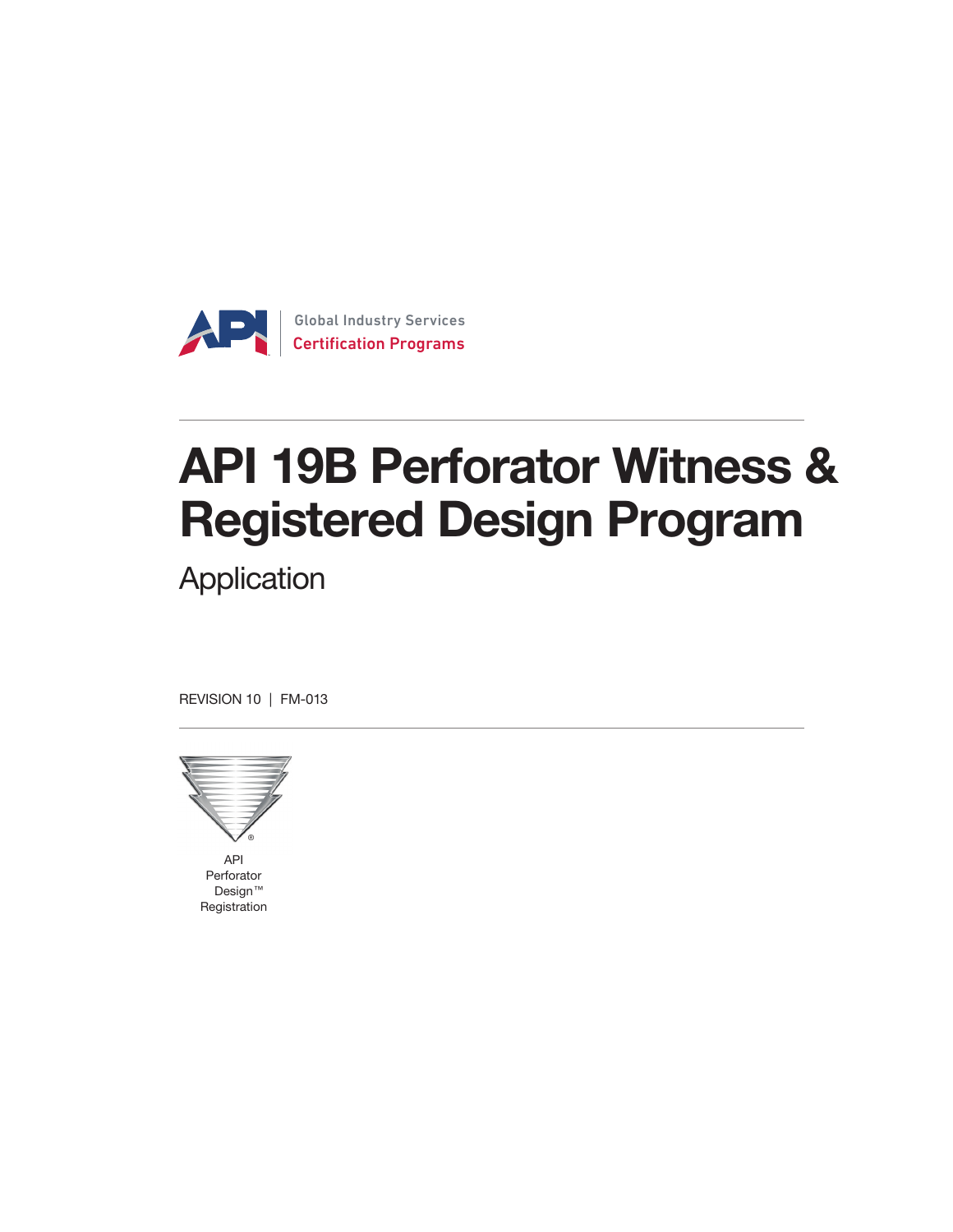

# API 19B Perforator Witness & Registered Design Program

**Contents** 

### Part 1 – General Requirements

How API conducts the API 19B Perforator Witness Program and the Design Registration process, and what is expected of both API and the Applicant.

### Part 2 – Application

The complete application for API 19B Perforator Witness Request and Design Registration includes detailed information on the rules governing the Applicant's role in the testing process.

A complete application includes:

- Part 2A Design Application Form
- Part 2B Witness Request Agreement

### Part 3 – Registration Agreement

Detailed information on the rules governing the API 19B Perforator Design Registration Process.

### Part 4 – Fee Schedule

The types of fees, the costs involved, and how to submit payment.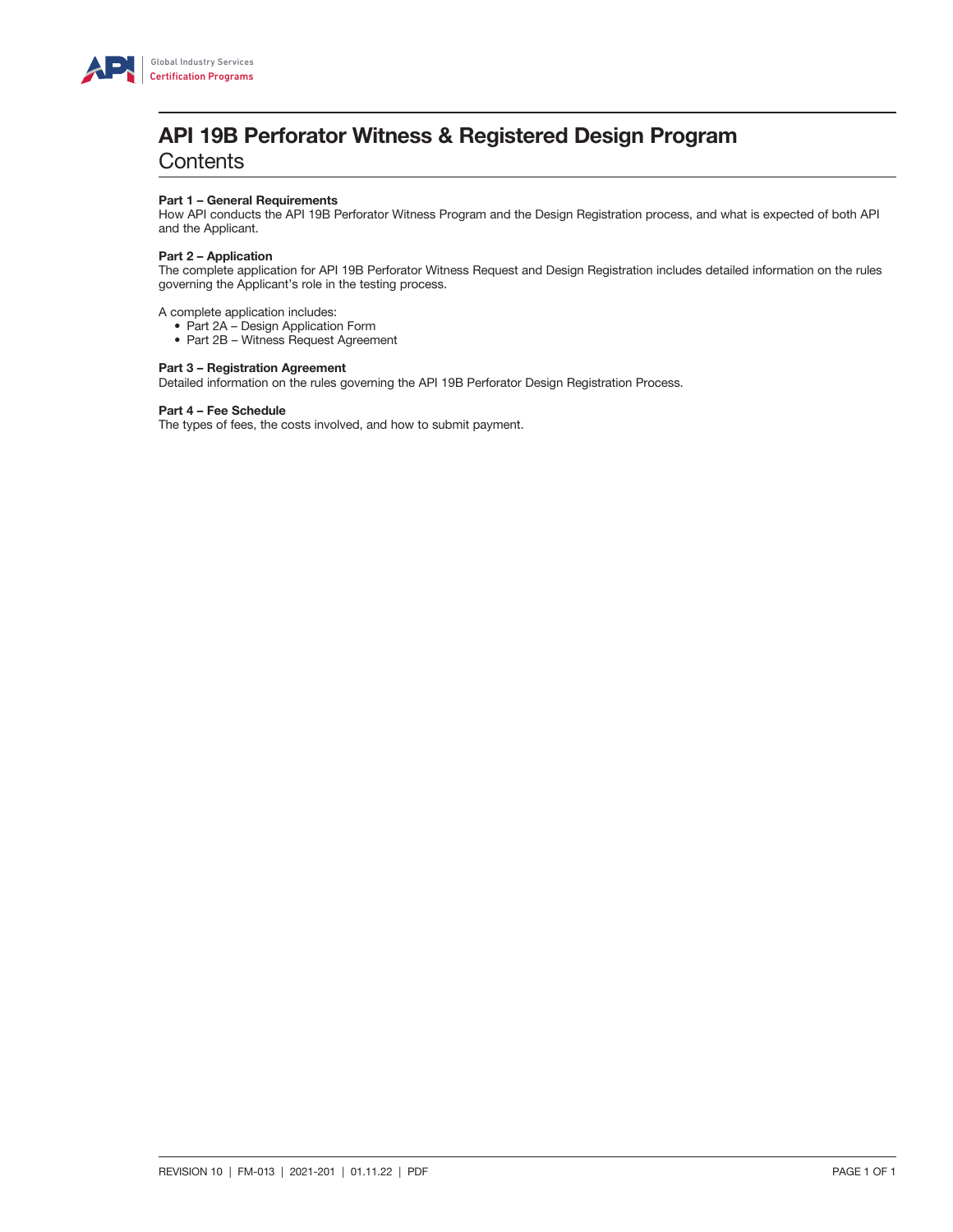

# API 19B Perforator Witness & Registered Design Program Part 1 – General Requirements

### Registration Procedure

API provides knowledgeable and experienced witnesses to observe critical industry tests and verification based on API 19B Section 1 (API 19B paragraph 4.1) or Section 2 (API 19B paragraph 4.2) of the API Recommended Practice for Evaluation of Well Perforators. The results are reported by the witness and may, at the organization's discretion, be posted on the [API Composite List](https://mycerts.api.org/Search/CompositeSearch) for customers to review.

Please complete the application below if your organization would like to request a witness and have the option to post the results of the test to the API Composite List. The witness and registration process involves five steps:

- 1. Applicant submits a complete application (see Parts 2 and 3) to API at [audits@api.org](mailto:audits%40api.org?subject=).
- 2. API arranges for an API representative to witness the test(s) of the perforator design(s) designated by Applicant in its Application.
- 3. Applicant performs the testing of the perforating equipment according to the provisions of API Recommended Practice 19B while the API representative witnesses and documents the test results.
- 4. The API representative completes, or witnesses the completion of, a Registration Data Sheet for each test conducted and submits the Registration Data Sheet(s) to API, along with the Witness Report.
- 5. At the organization's discretion, Registration Data Sheets can be posted on the [API Composite List.](https://mycerts.api.org/Search/CompositeSearch)

#### Timing

An application should be filed as soon as an approximate test date is known to provide adequate time for API to assign a representative to witness the test. The API representative will coordinate witnessing activities directly with the applicant facility.

#### Mandatory Test Activities

For a test to be eligible for registration with API, all mandatory test activities – as described in the API 19B Witness Instructions located under Applications & Forms at [www.api.org/perforators](http://www.api.org/perforators) – must be witnessed and documented in the Witness Report and Registration Data Sheet.

#### Registration Data Sheets

Registration Data Sheets must be filled out during the course of the testing procedures. The data sheets must be witnessed and signed by the API representative prior to the API representative leaving the testing location. The data sheets will be submitted to API by the API representative, along with the Witness Report.

Publication of API 19B Registered Design Data Sheets is voluntary. As set forth in Part 2A of the Application, the Applicant has the opportunity to inform API if it wishes to publish the data sheet(s) on the [API Composite List.](https://mycerts.api.org/Search/CompositeSearch) Applicant has an additional 30 days after the test to request that data sheets be published by emailing [audits@api.org](mailto:audits%40api.org?subject=) with the design number from the test that was witnessed. There is no timeline to request that a data sheet be removed from the API Composite List. Once a registered design has been made public on the API Composite List, API will not change the name of the design.

Any change in the design, materials, or method of manufacture of a perforator design system, subsequent to its registration with API, shall require another API-witnessed test before the data can be re-registered with API.

### API Advisories

The Monogram/APIQR Program regularly publishes Program Advisories on its webpage accessible at [www.api.org](http://www.api.org) under [Advisories](http://www.api.org/products-and-services/api-monogram-and-apiqr/advisories-updates#tab-advisories). These advisories are intended to notify licensed/registered organizations of program policies and interpretations that have industry wide application. These advisories are part of the Perforator Design Registration Program requirements and compliance with them is compulsory. It is the responsibility of the registered organization to periodically check the site to ensure that the organization is in compliance with all of the advisories.

### API Publications

You may order relevant specifications and other API publications on the API website at: [Purchase API Standards & Software.](http://www.api.org/products-and-services/standards/purchase)

### Location, Name and/or Ownership Changes

Registered organizations shall notify API of location, name and/or ownership changes. At that time, API will review the information provided to determine if further actions are required. Please contact API at [audits@api.org](mailto:audits%40api.org?subject=) to report any of the changes described above.

### Design Changes

The witnessing is design-specific. If a tested design is changed any time after a witnessed test, the registered organization must retest the new design in order to represent it as an API witnessed design.

### Appeal Process

In the event an Applicant or registered organization wishes to appeal a decision made by API to refuse to register a particular perforator design system, the organization shall do so in accordance with the current procedures for appeal found at [www.api.org](http://www.api.org) under API Monogram & APIQR [Appeals & Complaints](http://www.api.org/products-and-services/api-monogram-and-apiqr/contact#tab-appeals-complaints), subject to revision at API's discretion. Any decision by API to deny, suspend or cancel an application or registration shall stand while such an appeal is pending.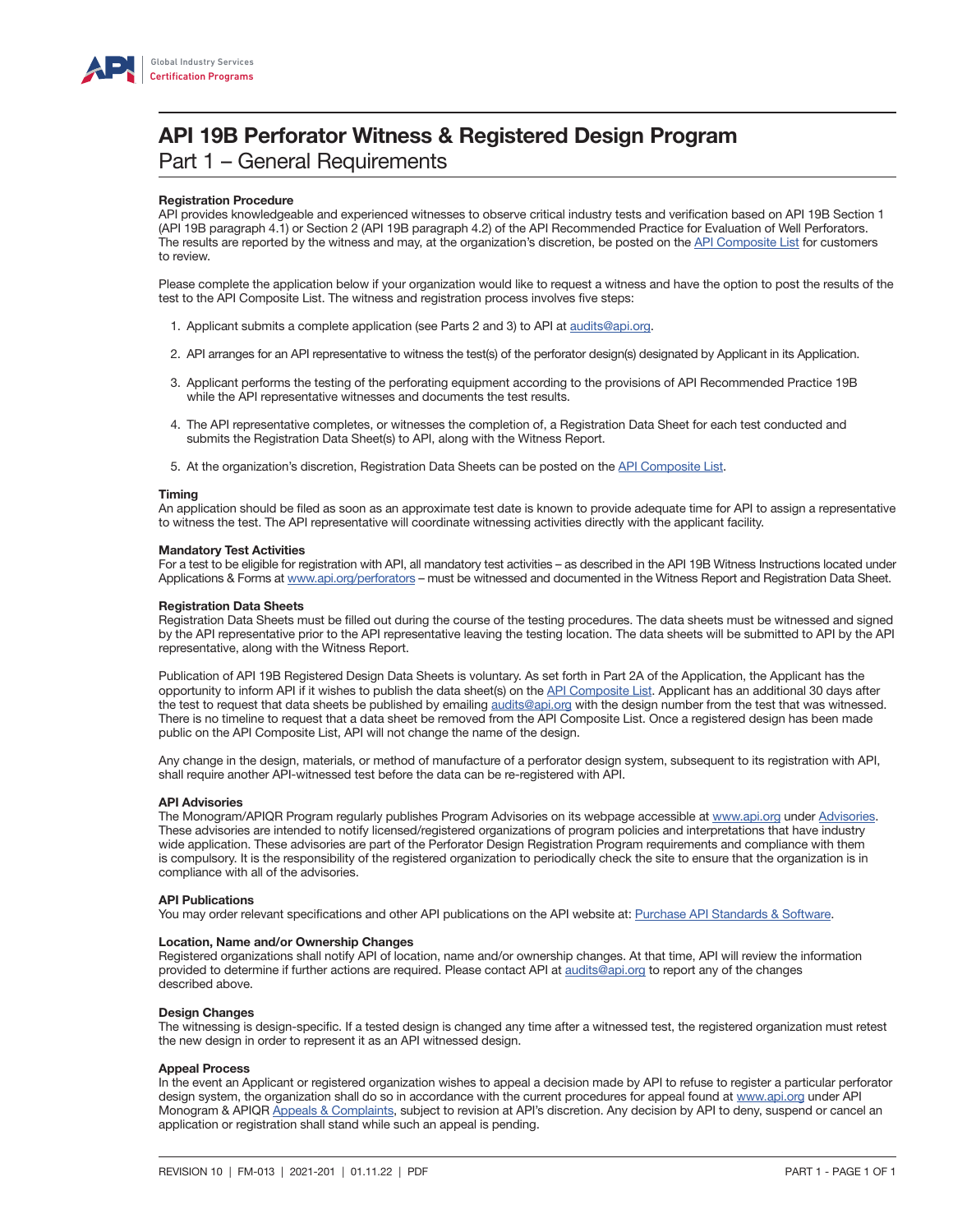

The information indicated below must be supplied to request a witness for API 19B Section 1 (API 19B paragraph 4.1) or Section 2 (API 19B paragraph 4.2) and have any perforator design system considered for registration under the API Perforator Witness and Design Registration Program. All such information is subject to investigation and applications may be rejected if the information supplied so warrants.

### \*IF YOUR ORGANIZATION ALREADY HAS AN EXISTING REGISTERED DESIGN WITH API AND NONE OF THE INFORMATION IN NUMBERS 2-5 BELOW HAS CHANGED, PLEASE COMPLETE NUMBER 1 AND THEN SKIP TO NUMBER 6 TO REQUEST A WITNESS FOR A NEW PERFORATOR TEST.

- 1. Manufacturer's Name:
- 2. Location of Applicant's Facility:

Street Address:

(P.O. Box Numbers are not acceptable)

City: City: State/Province: State/Province: State/Province: State/Province: State/Province: State/Province: State/Province: State/Province: State/Province: State/Province: State/Province: State/Province: State/Province: St

Zip/Postal Code: Country:

3. Facility Contact Person (primary contact person of the facility to be registered):

| Title/Position:                                                          |                 |  |
|--------------------------------------------------------------------------|-----------------|--|
| Mailing Address:                                                         |                 |  |
|                                                                          |                 |  |
| City:                                                                    | State/Province: |  |
| Zip/Postal Code:                                                         | Country:        |  |
| Telephone Number:                                                        | Fax Number:     |  |
| (Include country and city codes if outside the United States and Canada) |                 |  |

 (for Facility Contact) 4. Direct API Legal Documents to (if other than facility contact):

| Title/Position:   |                 |  |
|-------------------|-----------------|--|
| Mailing Address:  |                 |  |
|                   |                 |  |
| City:             | State/Province: |  |
| Zip/Postal Code:  | Country:        |  |
| Telephone Number: | Fax Number:     |  |

(for Legal Contact)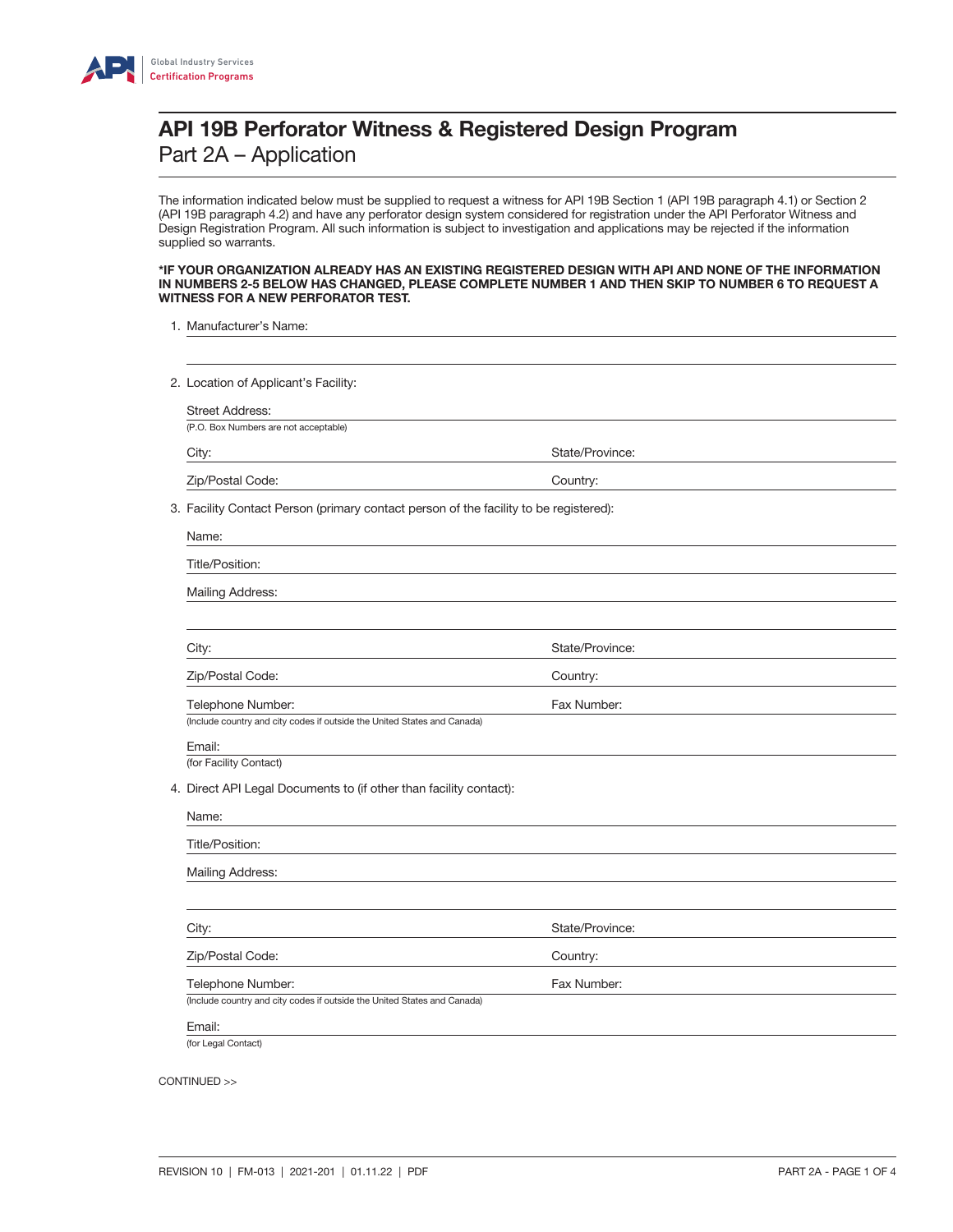

5. Billing Information (primary contact to receive invoices and correspondence concerning billing/payment information):

| Title/Position:                              |                                                                          |                                                                                                                                                                                                                                                              |  |
|----------------------------------------------|--------------------------------------------------------------------------|--------------------------------------------------------------------------------------------------------------------------------------------------------------------------------------------------------------------------------------------------------------|--|
| <b>Billing Mailing Address:</b>              |                                                                          |                                                                                                                                                                                                                                                              |  |
| City:                                        |                                                                          | State/Province:                                                                                                                                                                                                                                              |  |
| Zip/Postal Code:                             |                                                                          | Country:                                                                                                                                                                                                                                                     |  |
| Telephone Number:                            |                                                                          | Fax Number:                                                                                                                                                                                                                                                  |  |
| Email:                                       | (Include country and city codes if outside the United States and Canada) |                                                                                                                                                                                                                                                              |  |
|                                              | 6. Unique Perforator Design Identification:                              |                                                                                                                                                                                                                                                              |  |
| Perforator System Design #1                  |                                                                          |                                                                                                                                                                                                                                                              |  |
| Name of Test:                                |                                                                          |                                                                                                                                                                                                                                                              |  |
| Type of Test                                 | Section I Test (API RP 19B, §4.1)<br>□.                                  | Section II Test (API RP 19B, §4.2)<br>□                                                                                                                                                                                                                      |  |
| Test Location (full address):                |                                                                          |                                                                                                                                                                                                                                                              |  |
| <b>Test Contact Name:</b>                    |                                                                          | Telephone Number:                                                                                                                                                                                                                                            |  |
| Email:                                       |                                                                          |                                                                                                                                                                                                                                                              |  |
|                                              | Anticipated/Requested Test Date(s):                                      | Number of Tests to be witnessed:                                                                                                                                                                                                                             |  |
|                                              |                                                                          | Do you want API to publish test results to the online API Composite List?<br>(Applicants have an additional 30 days after the test to request via email to audits@api.org that a data sheet be published.)                                                   |  |
|                                              |                                                                          |                                                                                                                                                                                                                                                              |  |
| 0<br>Yes                                     | $\Box$ No                                                                | □<br>Will advise API within 30 days after test                                                                                                                                                                                                               |  |
| Perforator System Design #2<br>Name of Test: |                                                                          | Please use the following sections if you want more than one perforator system design witnessed. If applying for the witness of<br>more than three designs, please attach additional sheets with all of the requested information for each additional design. |  |
| <b>Type of Test</b>                          | $\Box$ Section I Test (API RP 19B, §4.1)                                 | Section II Test (API RP 19B, §4.2)<br>$\Box$                                                                                                                                                                                                                 |  |
| Test Location (full address):                |                                                                          |                                                                                                                                                                                                                                                              |  |
| <b>Test Contact Name:</b>                    |                                                                          | Telephone Number:                                                                                                                                                                                                                                            |  |
| Email:                                       |                                                                          |                                                                                                                                                                                                                                                              |  |
|                                              | Anticipated/Requested Test Date(s):                                      | Number of Tests to be witnessed:                                                                                                                                                                                                                             |  |
|                                              |                                                                          | Do you want API to publish test results to the online API Composite List?<br>(Applicants have an additional 30 days after the test to request via email to audits@api.org that a data sheet be published.)                                                   |  |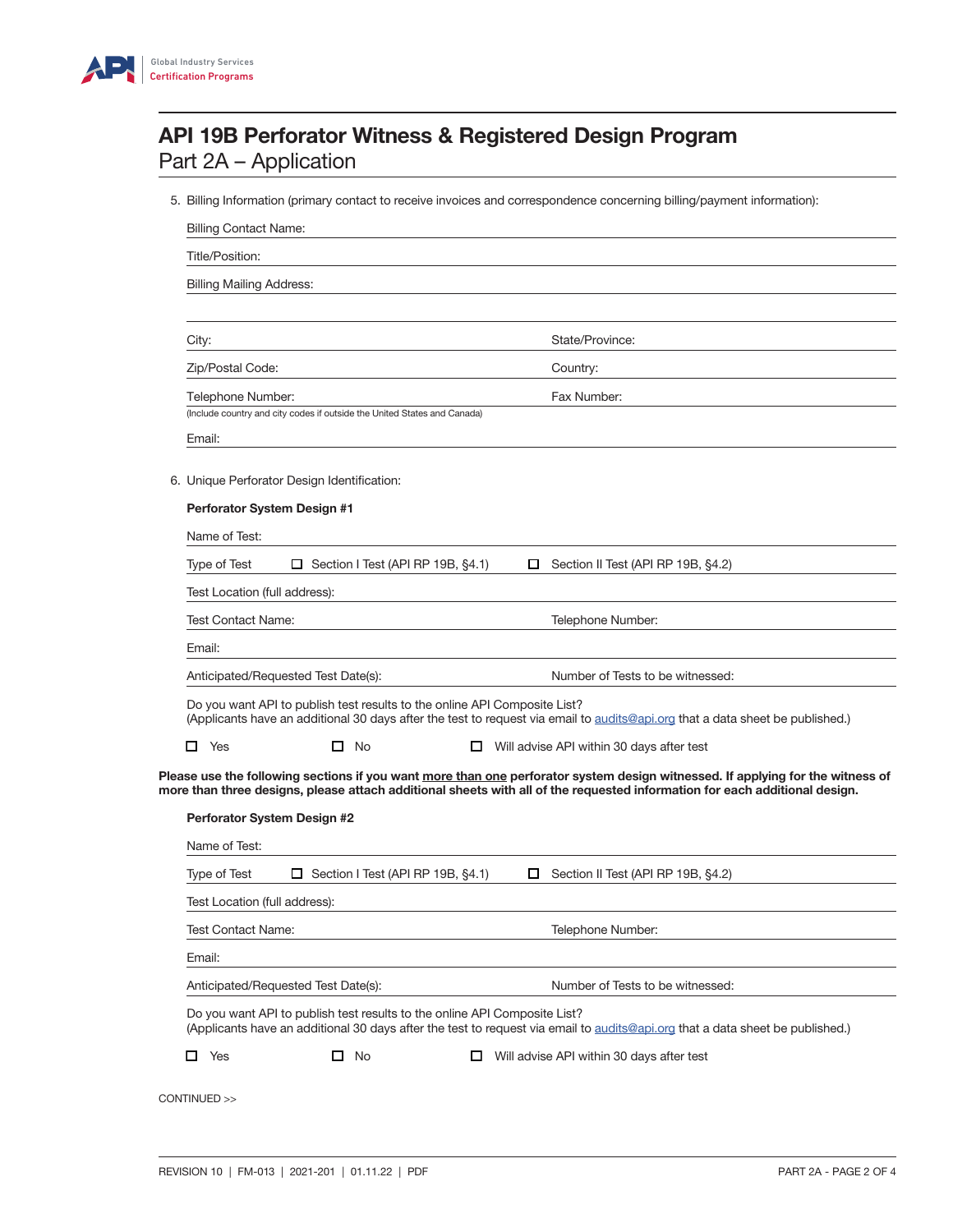

### Perforator System Design #3

Name of Test: Type of Test  $\square$  Section I Test (API RP 19B, §4.1)  $\square$  Section II Test (API RP 19B, §4.2) Test Location (full address): Test Contact Name: Telephone Number: Email: Anticipated/Requested Test Date(s): Number of Tests to be witnessed: Do you want API to publish test results to the online API Composite List? (Applicants have an additional 30 days after the test to request via email to [audits@api.org](mailto:audits%40api.org?subject=) that a data sheet be published.)  $\Box$  Yes  $\Box$  No  $\Box$  Will advise API within 30 days after test

By signing this application, you are agreeing to allow an API representative into your facility to witness the perforator design test(s) for which you are applying, and you are agreeing that the tests will be performed in accordance with API RP 19B.

As a condition of this application being accepted by API, applicant agrees to submit any additional data requested by API and to pay all the costs of an API witnessed test, regardless of whether the test is ultimately registered with API.

Reports, articles, papers, periodicals, advertisements, or similar publications that refer to results from tests conducted according to API RP 19B must be worded in a fashion to denote that API neither endorses the test results nor recommends or disapproves of the use of the Perforator Design described. You may state that the perforator design is registered with API.

### How to Submit this Application:

Email all pages of this Application to [audits@api.org](mailto:audits%40api.org?subject=)

For additional information, please email [audits@api.org](mailto:audits%40api.org?subject=) or visit our website at [www.api.org/perforators](http://www.api.org/products-and-services/witnessing-programs/perforators).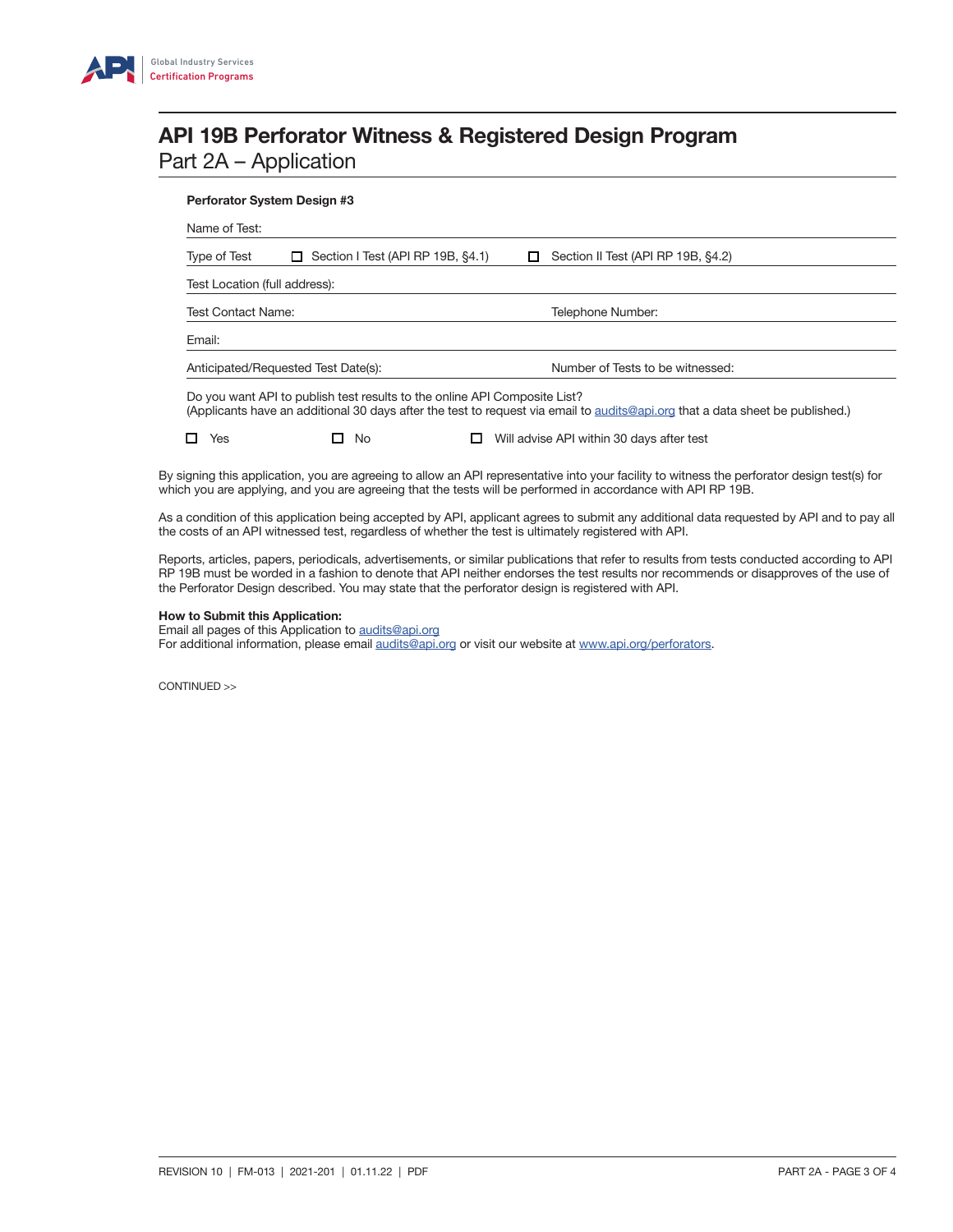

# APPLICANT USE ONLY | APPLICANT AGREEMENT AUTHORIZATION

## API USE ONLY | APPLICANT AGREEMENT AUTHORIZATION

Anchal Liddar Senior Vice President, API Global Industry Services:

anchal Liddar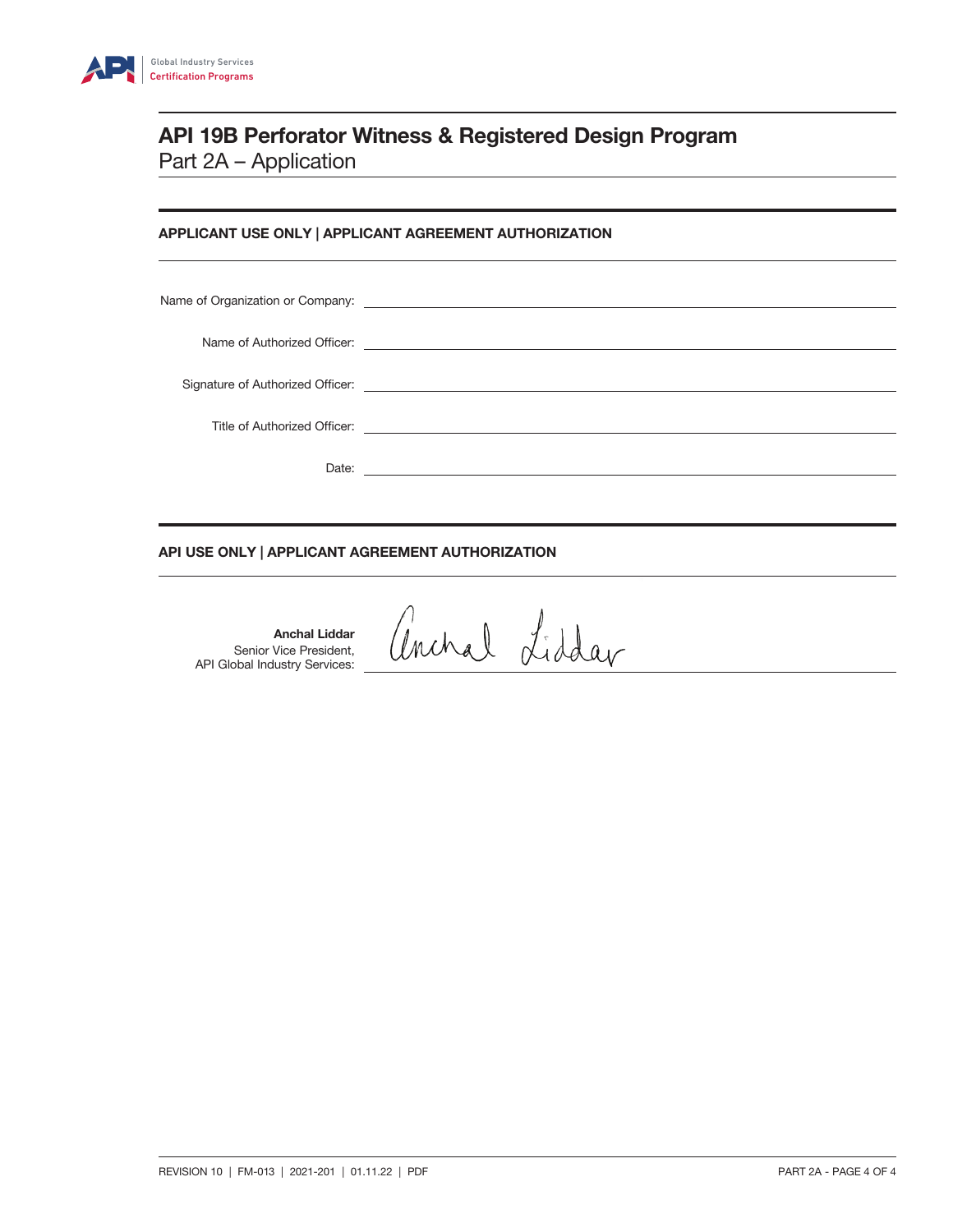

# API 19B Perforator Witness & Registered Design Program

Part 2B – Witness Request Agreement

This Agreement dated

between the AMERICAN PETROLEUM INSTITUTE (hereinafter "API"), a corporation of the District of Columbia, having offices at 200 Massachusetts Avenue, NW Suite 1100, Washington, DC 20001-5571, and:

(hereinafter "Applicant"), a corporation of:

having its principal place of business at:

WHEREAS, Applicant desires to have an API representative witness the testing of the Applicant's well perforator system design to verify conformance to the technical requirements of the API Perforator Registration Program and API RP 19B,

WHEREAS, API desires to provide a representative to witness the testing of Applicant's well perforator system design,

**NOW THEREFORE**, in consideration of the mutual covenants hereinafter stated, the parties agree as follows:

Registrant hereby requests that API accept the attached Registration Data Sheet as a Registered Test. Registrant agrees to comply with the following terms and conditions:

- 1. API agrees to provide a representative to witness the test(s) of Applicant's perforator system design(s) at the location listed in Part 2A – Application, as submitted by Applicant. Applicant agrees to coordinate directly with the witness to schedule the test(s) at a time convenient to both Applicant and witness.
- 2. Upon completion of the witnessed test(s), Applicant agrees to pay the applicable fees specified in Part 4 Fee Schedule, incorporated herein by reference. Applicant agrees that these fees shall be paid to API regardless of whether API determines that the testing conforms to the requirements of the API Perforator Design Registration Program and API RP 19B. Applicant agrees to pay these fees within forty-five (45) days of receipt of an invoice from API.
- 3. If Applicant cancels or postpones a witness test after it has been scheduled with an API representative, a Witness Cancellation Fee is payable to API as set forth in Part 4 – Fee Schedule. Applicants will not be charged the Witness Cancellation Fee when the witness test is cancelled or postponed due to acts of nature or due to extraordinary circumstances as determined by API.
- 4. Applicant agrees to pay all sales, use, property, excise, and other taxes now or hereafter imposed by any government body or authority based on or in any way measured by this Agreement.
- 5. Applicant understands and agrees that API's representatives shall have access to the testing facilities, equipment, and associated documents in order to perform witnessing of the designated tests and to verify compliance with the API Perforator Design Registration Program and API RP 19B. The right of API's representative to obtain free access to these facilities shall not be conditioned upon the execution by him/her or API of any agreement, waiver, or release which may purport to affect these legal rights or the rights or obligations of API. Any such document executed in contravention of this provision shall be without force or effect. Notwithstanding the above, Applicant may require that the API representative agree to comply with any reasonable workplace safety requirements.
- 6. Applicant understands and agrees that the API representative present during testing will independently determine whether the testing conforms to the technical requirements of the API Perforator Witness and Design Registration Program and API RP 19B and that this does not relieve the Applicant of any responsibility concerning the testing of its equipment. If the Applicant disagrees with the API representative's findings concerning the validity of the testing, Applicant agrees that its sole and exclusive remedy shall be the filing of an appeal pursuant to API standardization policy accessible at [www.api.org](http://www.api.org) under [Appeals & Complaints](http://www.api.org/products-and-services/api-monogram-and-apiqr/contact#tab-appeals-complaints).
- 7. Although API agrees to take reasonable steps to protect any confidential information obtained by the API representative during witnessing activities, Applicant agrees that API shall not be liable to the Applicant for the unauthorized release of any such information.
- 8. Applicant shall not use the name AMERICAN PETROLEUM INSTITUTE or the description "API," or any API trademark or certification mark in any manner not explicitly authorized under the Perforator Design Registration Program, in any advertising, or to indicate API approval or endorsement of the Applicant's products.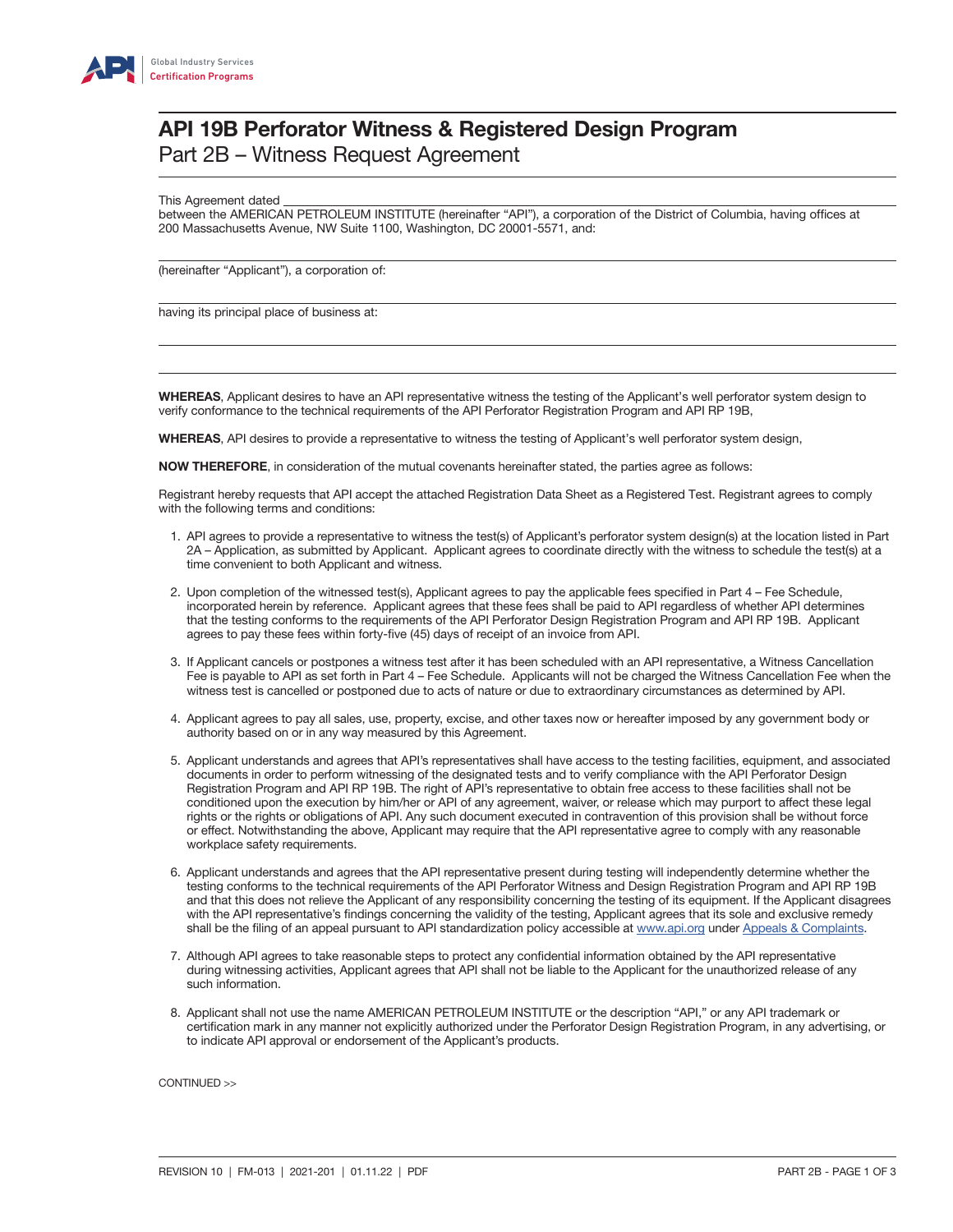

# API 19B Perforator Witness & Registered Design Program Part 2B – Witness Request Agreement

- 9. Applicant agrees not to make any misrepresentations concerning the testing, the test results, or API's role in the testing. Applicant agrees to hold harmless and indemnify API for any and all liability, loss, damage, cost, and expense which API may suffer, incur, or be put to by any reason of any claim, suit, or proceeding, for personal injury, property damage, economic loss, or other loss based upon the testing or evaluation of the Applicant's equipment pursuant to this Agreement. Applicant further agrees to defend API, at Applicant's expense, against any and all such suits, claims, or proceedings.
- 10. If any action or proceeding is brought by API to enforce, protect or establish any right or remedy with respect to this Agreement (including, but not limited to, the failure of the Applicant to pay applicable fees or witnessing costs) or with respect to the subject matter contained herein, API shall be entitled to recover reasonable attorney's fees and costs provided that it is the prevailing party.
- 11. Applicant agrees that API will not be liable to the Applicant by reason of any failure in performance of this Agreement if the failure arises out of acts of God, acts of governmental or judicial authority, fires, strikes, delays in transportation, weather, illness, or any cause beyond the reasonable control of API. If any such event prevents API from performing its obligations for more than one (1) month, Applicant may terminate this Agreement and receive as its sole and exclusive remedy a refund of the fees paid to API.
- 12. This Agreement shall be interpreted and governed by the law of the District of Columbia, United States of America. In the event of any litigation between the parties arising under this Agreement, the parties agree that the only proper venue for such litigation shall be the District of Columbia, United States of America.
- 13. This instrument contains the entire and only agreement between the parties with respect to the subject matter hereof. No oral statements or representations not herein contained shall have any force and effect.
- 14. It is expressly understood between the parties hereto that no association, agency, apparent agency, employer/employee relationship, partnership, or joint venture of any kind has been created.
- 15. The terms and conditions of this Agreement are severable. If any condition of this Agreement is deemed to be illegal or unenforceable under any rule of law, all other terms shall remain in force.
- 16. This Agreement shall not and is not intended to benefit or to grant any right or remedy to any person or entity that is not party to this Agreement.
- 17. This Agreement shall be effective as of the date of signature of Applicant.
- 18. Items 1-10 and 12 survive termination or expiration of this Agreement.
- 19. The undersigned individuals represent and warrant that they are expressly and duly authorized by their respective entities or agencies to execute this Agreement and to legally bind their respective entities or agencies as set forth in this Agreement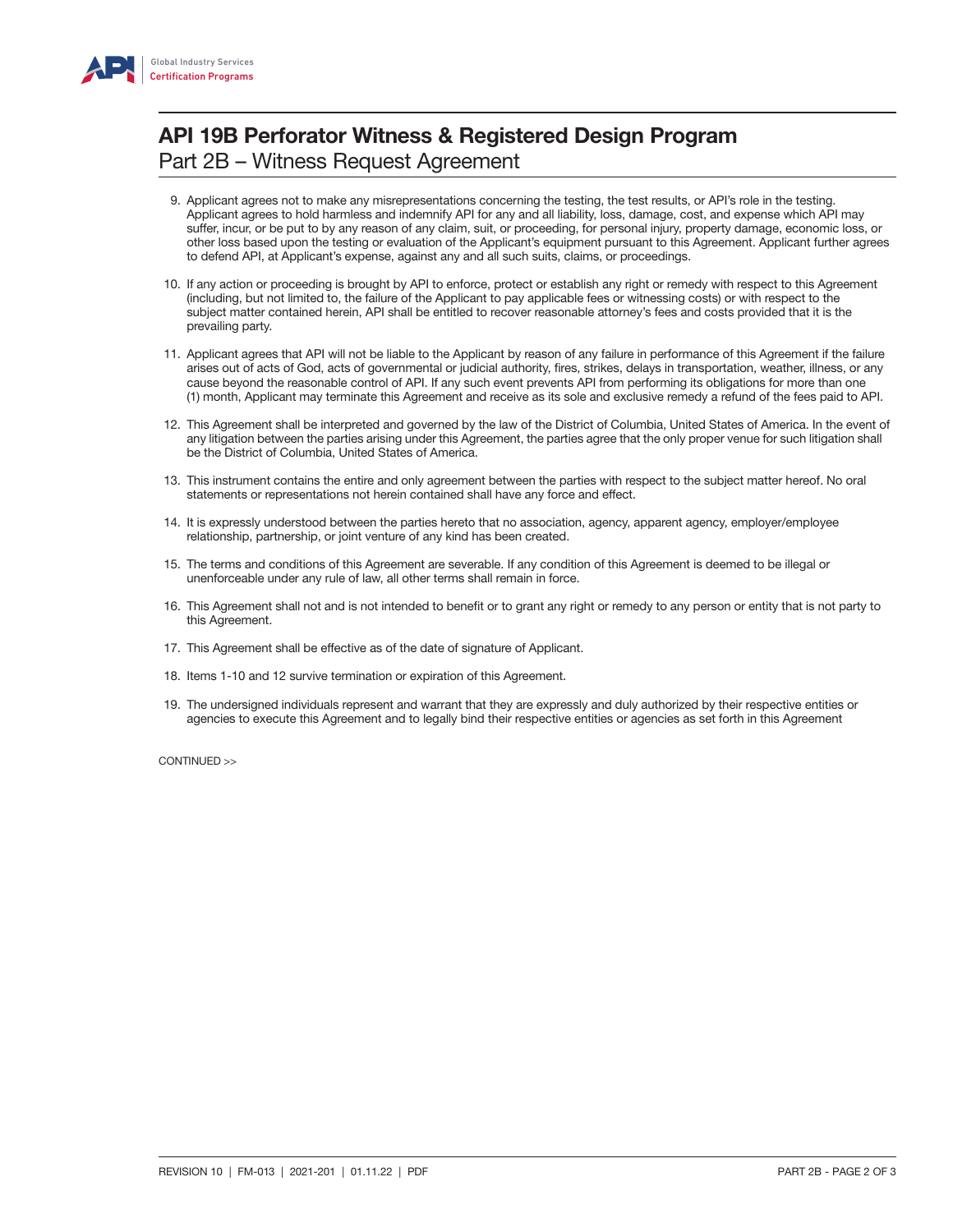

# API 19B Perforator Witness & Registered Design Program Part 2B – Witness Request Agreement

# APPLICANT USE ONLY | APPLICANT AGREEMENT AUTHORIZATION

| Date: | the control of the control of the control of the control of the control of the control of the control of the control of the control of the control of the control of the control of the control of the control of the control |
|-------|-------------------------------------------------------------------------------------------------------------------------------------------------------------------------------------------------------------------------------|

# API USE ONLY | APPLICANT AGREEMENT AUTHORIZATION

Anchal Liddar Senior Vice President, API Global Industry Services:

anchal Lidday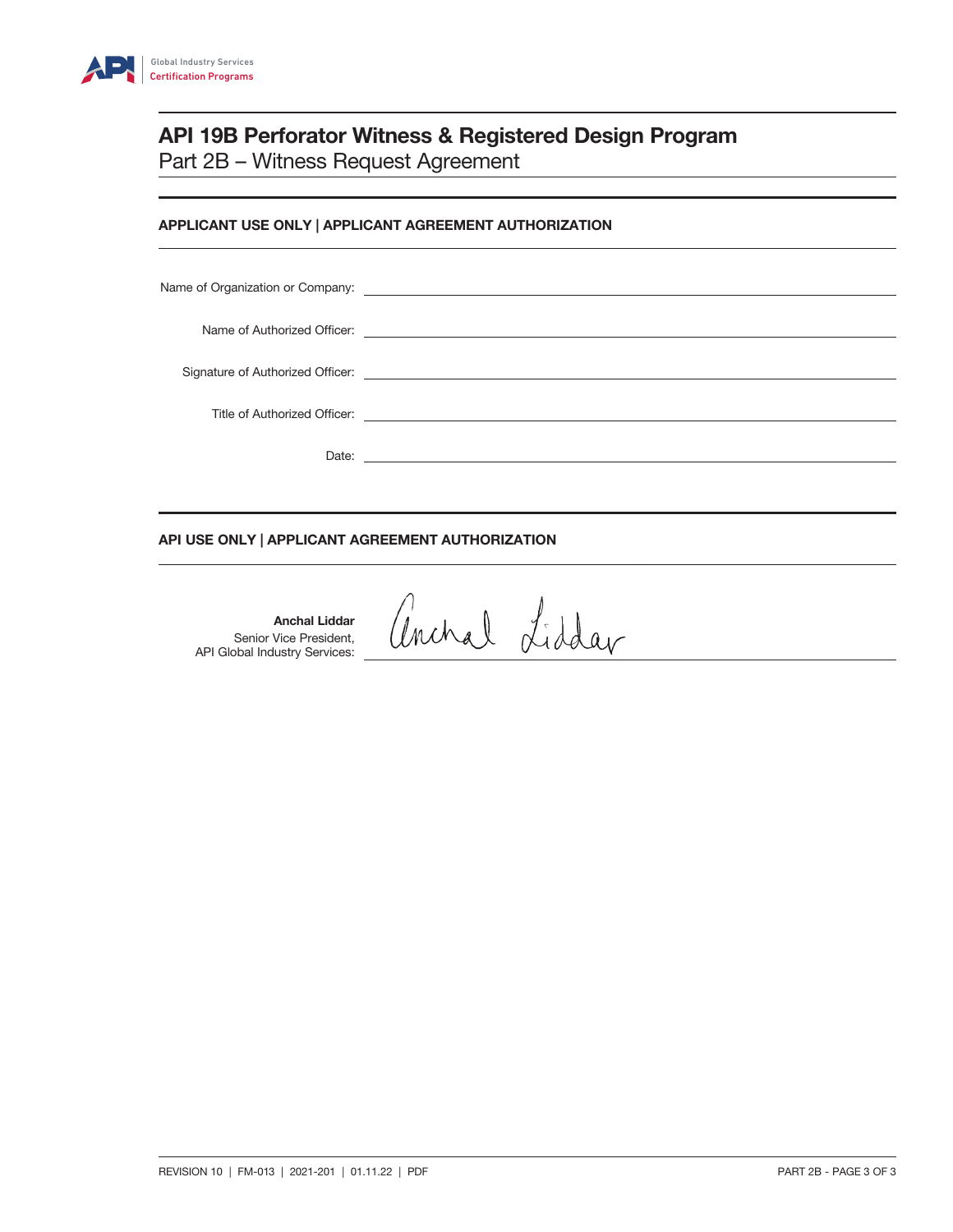

This Agreement dated

between the AMERICAN PETROLEUM INSTITUTE (hereinafter "API"), a corporation of the District of Columbia, having offices at 200 Massachusetts Avenue, NW Suite 1100, Washington, DC 20001-5571, and:

(hereinafter "Registrant"), a corporation of:

having its principal place of business at:

WHEREAS, API publishes and maintains the API RP 19B, Recommended Practices for Evaluation of Well Perforators and the associated Perforator Witness and Design Registration Program;

WHEREAS, Registrant desires to have its perforator test result(s) registered with API under the Perforator Design Registration Program;

**NOW THEREFORE**, in consideration of the mutual covenants hereinafter stated, the parties agree as follows:

- 1. Except as otherwise instructed by Registrant, Registrant understands and agrees that the Registration Data Sheet(s) completed and signed by the API representative at the time of the witnessed test(s) will be made available by API to the general public for review and use. Registrant waives any rights to this information and agrees that API may publish this information in a variety of formats including, but not limited to, electronic and paper. Registrant acknowledges that this obligation is API's sole obligation under this Agreement.
- 2. Registrant agrees that API shall be the sole judge of whether the testing conforms to the requirements of API Perforator Design Registration Program and API RP 19B, and whether the data accurately reflects the tests that were performed. Registrant recognizes that this program is only applicable to the tests that were actually witnessed by an API representative. If API determines that the witnessed test(s) do not conform to the program requirements, API may terminate this Agreement and refund the Registrant the Witnessing fee. The Registrant agrees that its sole and exclusive remedy shall be the return of the Witnessing fee.
- 3. Registrant agrees that API may make editorial changes to the Registration Data Sheet(s) that are ultimately provided to the general public and that API may include any disclaimers that it deems necessary on the published version of the forms.
- 4. Registrant shall not use the name AMERICAN PETROLEUM INSTITUTE, the description "API," or any API trademarks or certification marks in any manner not explicitly authorized herein, in any advertising, or to indicate API sponsorship, approval, or endorsement of the Registrant's products.
- 5. Registrant agrees that the Registration Data Sheet(s) shall constitute a representation and warranty by Registrant to API and the public that the testing conformed to the applicable API specifications and that the data accurately reflects the tests that were performed. Registrant agrees not to make any misrepresentations concerning the testing, any test data, or API's scope of role in the testing. This registration is valid only for the tested design, and Registrant shall not make any representations that non-tested designs, or later redesigns of the tested design, have been registered. Registrant agrees to hold harmless and indemnify API for any and all liability, loss, damage, cost, and expense which API may suffer, incur, or be put to by reason of any claim, suit, or proceeding for economic loss or damages based on the publication of the data by API, misrepresentations by the Registrant, or on the failure or alleged failure of the Registrant's products to perform as tested. Registrant further agrees to defend API, at Registrant's expense, against any and all such suits, claims, or proceedings.
- 6. Registrant understands that participation in the program is voluntary and agrees that API has not made any direct or indirect representations or warranties concerning any potential business opportunities.
- 7. Registrant agrees to pay API the annual Renewal Fee, as set forth in Part 4 Fee Schedule attached hereto, within forty-five (45) days of receiving the invoice from API. Registrant agrees that API Fees may be revised annually if deemed necessary by API. All fees are payable in U.S. Dollars. Registrant agrees to comply with API Advisory #10: Invoicing and Payment Terms for API Invoices. The current revision of Advisory 10 can be found on the API website under [Advisories](http://www.api.org/products-and-services/api-monogram-and-apiqr/advisories-updates#tab-advisories).
- 8. Registrant agrees to pay all sales, use, property, excise, and other taxes now or hereafter imposed by any government body or authority based on or in any way measured by this Agreement.
- 9. Registrant agrees to notify API in a timely manner if it has evidence or information which indicates that its registered test(s) do not conform to API's requirements and/or API RP 19B. Registrant agrees that API shall have the right to terminate this Agreement, in whole or in part, in response to said assertion or information, or in response to any allegation by a third party that the test results were invalid or misleading.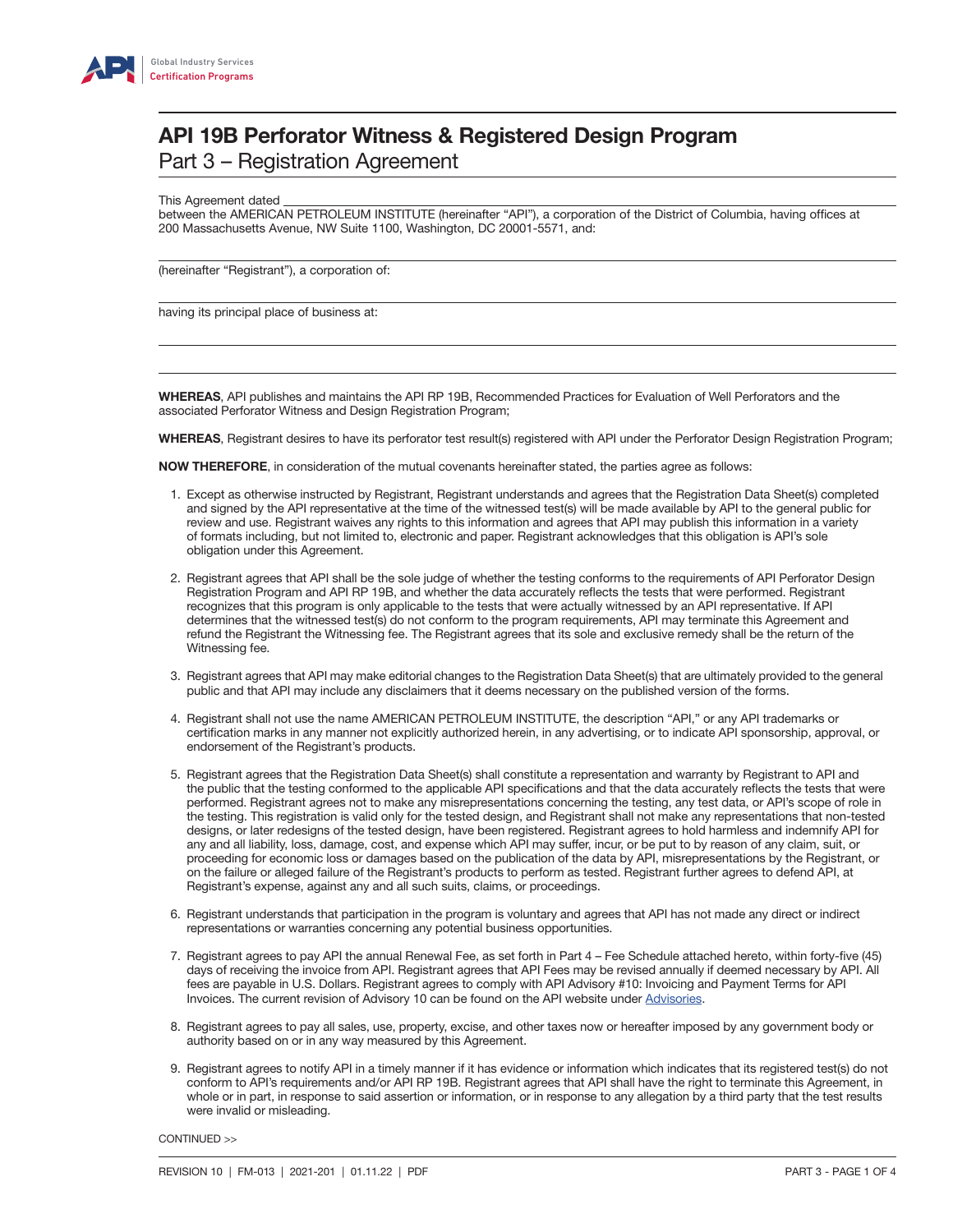

- 10. Registrant agrees that API may terminate this Agreement at any time and for any reason satisfactory to API after providing notice to the Registrant. Registrant agrees that upon termination of this Agreement by API without cause, that Registrant's sole and exclusive remedy shall be a refund of the annual fee. If this Agreement is terminated for cause, Registrant agrees that API shall not be obligated to refund any fees or payments made by Registrant. Registrant agrees that upon termination, Registrant may no longer indicate that its design(s) are registered with API.
- 11. Registrant agrees that if any action or proceeding is brought by API to enforce, protect, or establish any right or remedy with respect to this Agreement (including, but not limited to, the failure of the Registrant to pay applicable fees or audit costs) or with respect to the subject matter of this Agreement, API shall be entitled to recover reasonable attorney's fees and costs provided that it is the prevailing party.
- 12. This Agreement shall be interpreted and governed by the law of the District of Columbia, United States of America. In the event of any litigation between the parties arising under this Agreement, the parties agree that the only proper venue for such litigation shall be the District of Columbia, United States of America.
- 13. This instrument contains the entire and only agreement between the parties with respect to the subject matter hereof. No oral statements or representations not herein contained shall have any force and effect.
- 14. It is expressly understood between the parties hereto that no association, agency, apparent agency, employer/employee relationship, partnership, or joint venture of any kind has been created.
- 15. Registrant agrees that API will not be liable to the Registrant by reason of any failure in performance of this Agreement if the failure arises out of the unavailability of third-party communication facilities or energy sources, acts of God, acts of the other party, acts of governmental or judicial authority, fires, strikes, delays in transportation, or any cause beyond the reasonable control of API. If any such event prevents API from performing its obligations for more than one (1) month, Registrant may terminate this Agreement and receive as its sole and exclusive remedy a refund of the pro rata share of its annual fees.
- 16. Registrant agrees to comply strictly with API's Ethics Policy and API Advisory 7: Code of Conduct for API Monogram Licensees, APIQR Certified Organizations and Program Applicants. These documents are accessible on the API website under [Advisories](http://www.api.org/products-and-services/api-monogram-and-apiqr/advisories-updates#tab-advisories). Registrant agrees to provide a copy of the API Code of Conduct to all Registrant employees responsible for any tasks relating to the perforator design system registration process and to provide sufficient individual training to ensure compliance. Registrant understands and agrees that API may, in its sole discretion and at any time, deny an application or suspend or cancel a registration in the event that API determines that evidence exists of unethical conduct or a violation of the API Code of Conduct. In the event of such action, Registrant may further be ineligible for application for registration by API for a period of time to be specified by API.
- 17. Trade Sanctions. Registrant shall be solely responsible for:
	- (i) its compliance with applicable laws and regulations, and
	- (ii) monitoring any modifications to them.

Registrant agrees that it and its employees and agents will not export, re-export, transfer or disclose any product, service, or technical data provided under this Agreement, or otherwise engage in transactions involving API, directly or indirectly, in a manner contrary to the laws and regulations of the United States and other countries that do not conflict with U.S. law, relating to export, trade, or economic sanctions (including secondary sanctions), or to any country, entity or other party that is ineligible to receive such items under U.S. laws and regulations, including, but not limited to, regulations of the U.S. Department of Commerce or the U.S. Department of the Treasury.

Registrant specifically warrants that, except as authorized by U.S. law, it does not currently and shall not export, re-export or transfer any product, service, or technical data supplied hereunder to any country or party subject to embargo or restrictions under U.S. law or regulations, which as of the signing of this Agreement, include, but are not limited to:

- (a) countries subject to economic sanction under Executive Order of the President, regulations of the U.S. Treasury Department, or other U.S. law; and parties controlled by or acting for the governments of those countries (including, but not limited to: Cuba, Iran, Syria, North Korea, and the Crimea region of Ukraine);
- (b) parties identified by the U.S. government as prohibited or restricted from participating in export, financing, or equity transactions by any U.S. government agency (including but not limited to any party on the U.S. Department of the Treasury's "List of Specially Designated Nationals and Blocked Persons" and "U.S. Sectoral Sanctions Identifications List," any party on the U.S. Commerce Department's Denied Person's List or Entity List, and any party that is not itself specifically designated but that is 50% or more owned by one or more designated parties, or is otherwise acting on behalf of a designated party); and

CONTINUED >>

 $\overline{a}$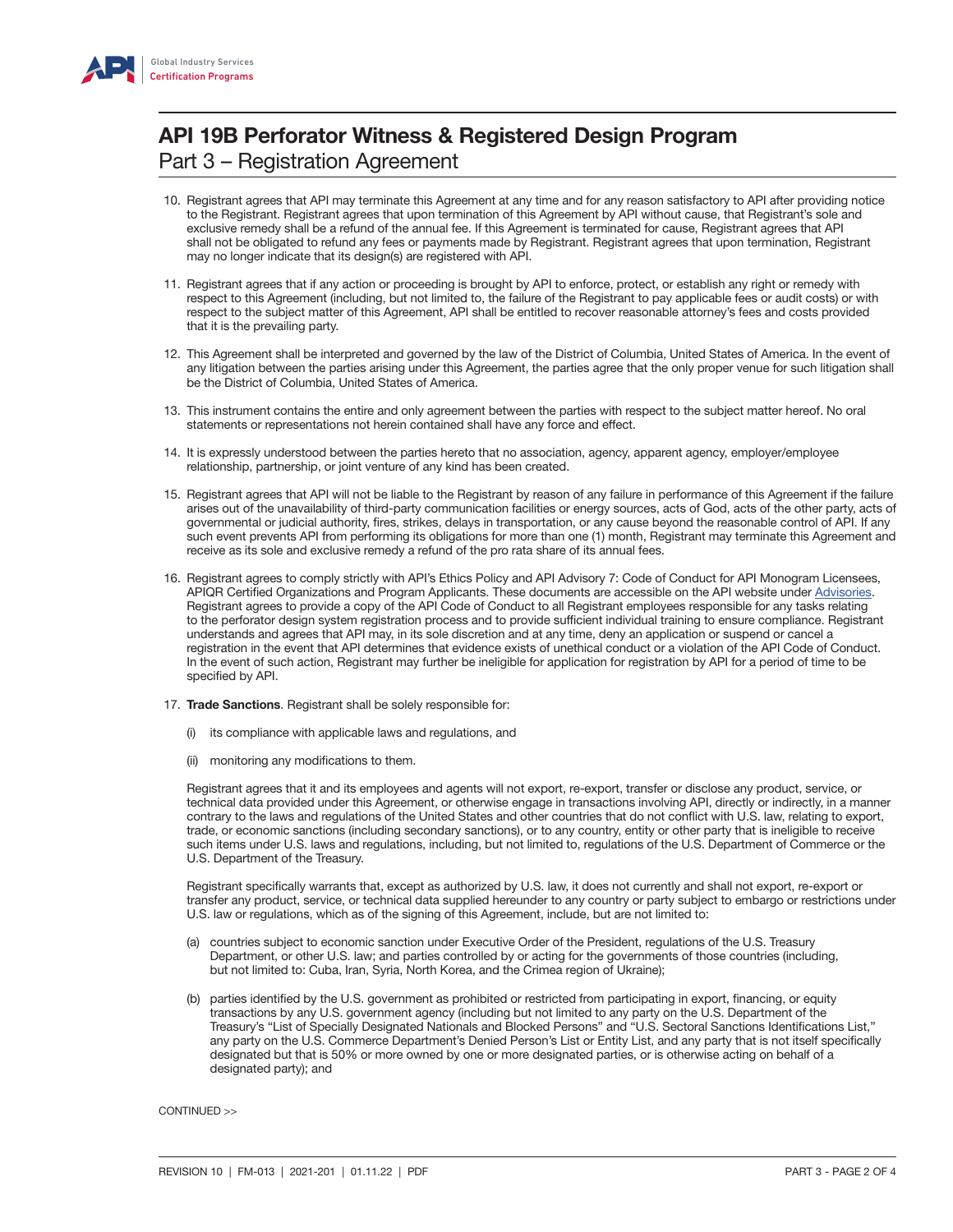

 (c) any party engaged in or supporting terrorism or the design, development, production, stockpiling or use of nuclear, chemical or biological weapons or missiles.

Registrant also warrants that no product, services, or technical data supplied hereunder will be used, either directly or indirectly, in, or in support of, exploration for, or production of, oil or gas in deepwater, Arctic offshore locations, or shale formations that are the target of U.S. sectoral sanctions regarding Russia or in the maintenance, expansion, construction, modernization, or repair of energy export pipelines by the Russian Federation (including, but not limited to, by applying the API Monogram to any product intended for use in such exploration, production, maintenance, expansion, construction, modernization, or repair). If Registrant's activities hereunder do not comply with statutory or regulatory requirements, Registrant agrees to take whatever corrective action (including product recall) that is deemed necessary by API to protect consumers or API in a time frame specified by API.

Registrant agrees that API may notify any third party of an improper or unauthorized use of the API mark(s) when, in the sole judgment of API, such notifications are necessary to protect consumers, the public, or for API's own protection, and API shall not be liable for any damages whatsoever resulting from such notification.

- 18. Compliance. Registrant agrees that it:
	- (a) Will comply with all applicable laws governing bribery and corrupt practices, including but not limited to the U.S. Foreign Corrupt Practice Act;
	- (b) Will not take any action in furtherance of bribery of a government official or employee, or any political party or candidate; and
	- (c) Will not give or offer anything of value to any government official or employee, or any political party or candidate, for the purpose of:
		- i. Influencing or rewarding any act or decision of such official, employee, party or candidate, either directly, or indirectly through an agent or subcontractor;
		- ii. Inducing such official, employee, party or candidate to violate his or her lawful duty;
		- iii. Inducing such official, employee, party or candidate to influence any government or instrumentality thereof; or
		- iv. Securing any improper advantage for API.

For the purposes of this paragraph, employees of state-owned entities are considered "government officials or employees." Registrant agrees to notify API immediately if Registrant receives any information indicating a possible violation of the requirements of this paragraph. Registrant agrees that API may, at its sole discretion, immediately terminate this Agreement if API learns information which it determines, at its sole discretion, to be evidence of a breach by Registrant of any representation set forth in this paragraph, and that API shall not be liable for any damages alleged to be caused by such termination. Registrant agrees that they shall comply with and render all services under this Agreement in accordance with all other applicable federal, state and local laws and regulations.

- 19. The terms and conditions of this Agreement are severable. If any condition of this Agreement is deemed to be illegal or unenforceable under any rule of law, all other terms shall remain in force.
- 20. This Agreement shall not and is not intended to benefit or to grant any right or remedy to any person or entity that is not party to this Agreement.
- 21. The undersigned individuals represent and warrant that they are expressly and duly authorized by their respective entities or agencies to execute this Agreement and to legally bind their respective entities or agencies as set forth in this Agreement.
- 22. Items 2, 4, 5, 7, 8, 9, 10, 11, 12, 15 survive termination, suspension, or expiration of this Agreement.
- 23. This Agreement shall be effective on the date that the test is witnessed by the API representative and will terminate on March 31 of the following calendar year. The Agreement will be automatically renewed each successive calendar year for an additional twelve (12) month period under the same terms and conditions, except as modified by API, provided that the Registrant pays the annual renewal fee to API within the specified time frame, as set forth in Part 4 – Fee Schedule of the Application, incorporated herein by reference; has complied with all terms and conditions of the program; and has agreed to comply with any additional terms and conditions specified by API.
- 24. Notices required to be given by this Agreement shall be in writing and shall be effective as of the date on which such notice is received by API at **[audits@api.org](mailto:audits%40api.org?subject=)**.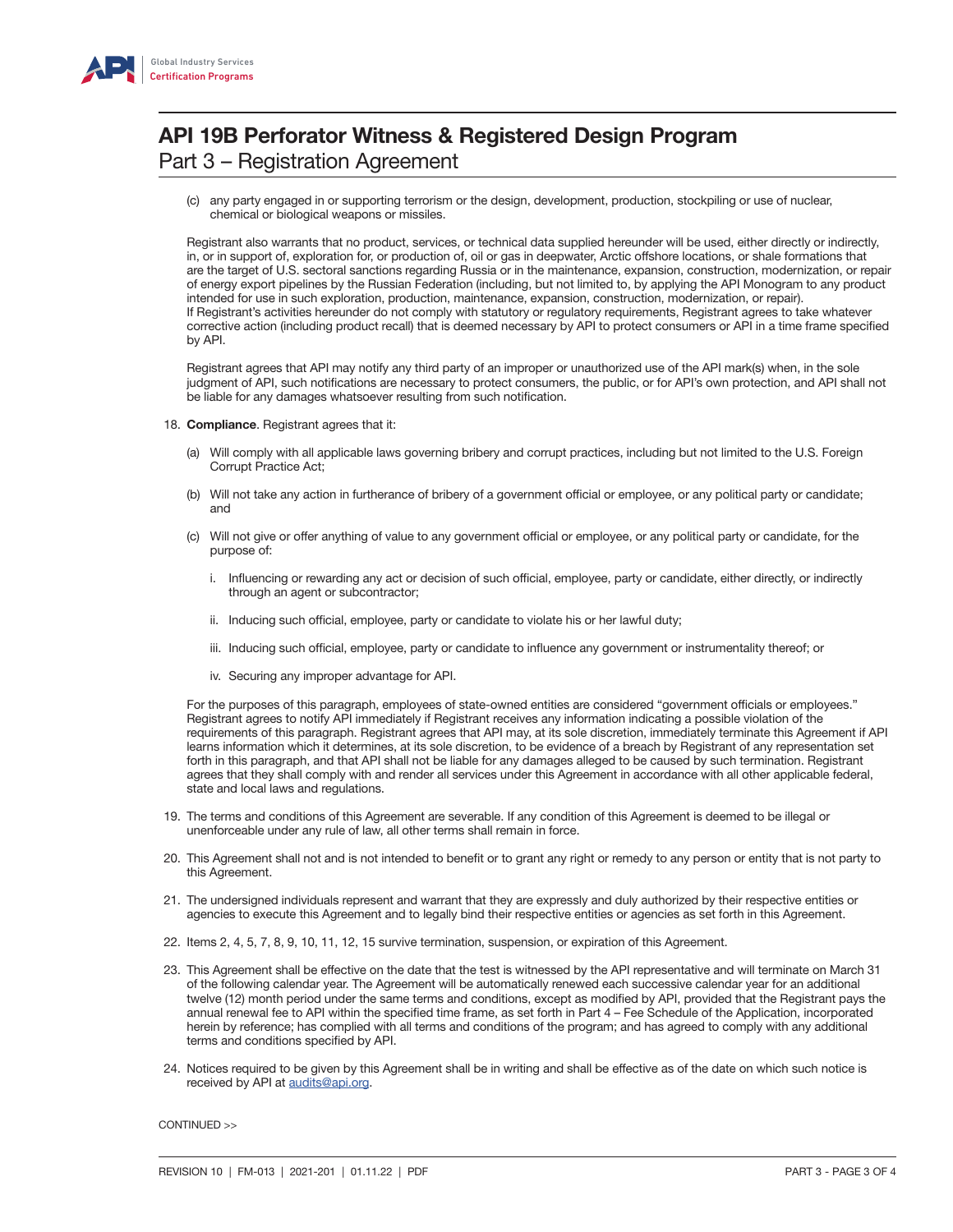

# APPLICANT USE ONLY | APPLICANT AGREEMENT AUTHORIZATION

| Name of Organization or Company: <u>contract the contract of the contract of the contract of the contract of the contract of the contract of the contract of the contract of the contract of the contract of the contract of the</u> |
|--------------------------------------------------------------------------------------------------------------------------------------------------------------------------------------------------------------------------------------|
|                                                                                                                                                                                                                                      |
|                                                                                                                                                                                                                                      |
|                                                                                                                                                                                                                                      |
|                                                                                                                                                                                                                                      |
|                                                                                                                                                                                                                                      |

# API USE ONLY | APPLICANT AGREEMENT AUTHORIZATION

Anchal Liddar Senior Vice President, API Global Industry Services:

anchal Liddar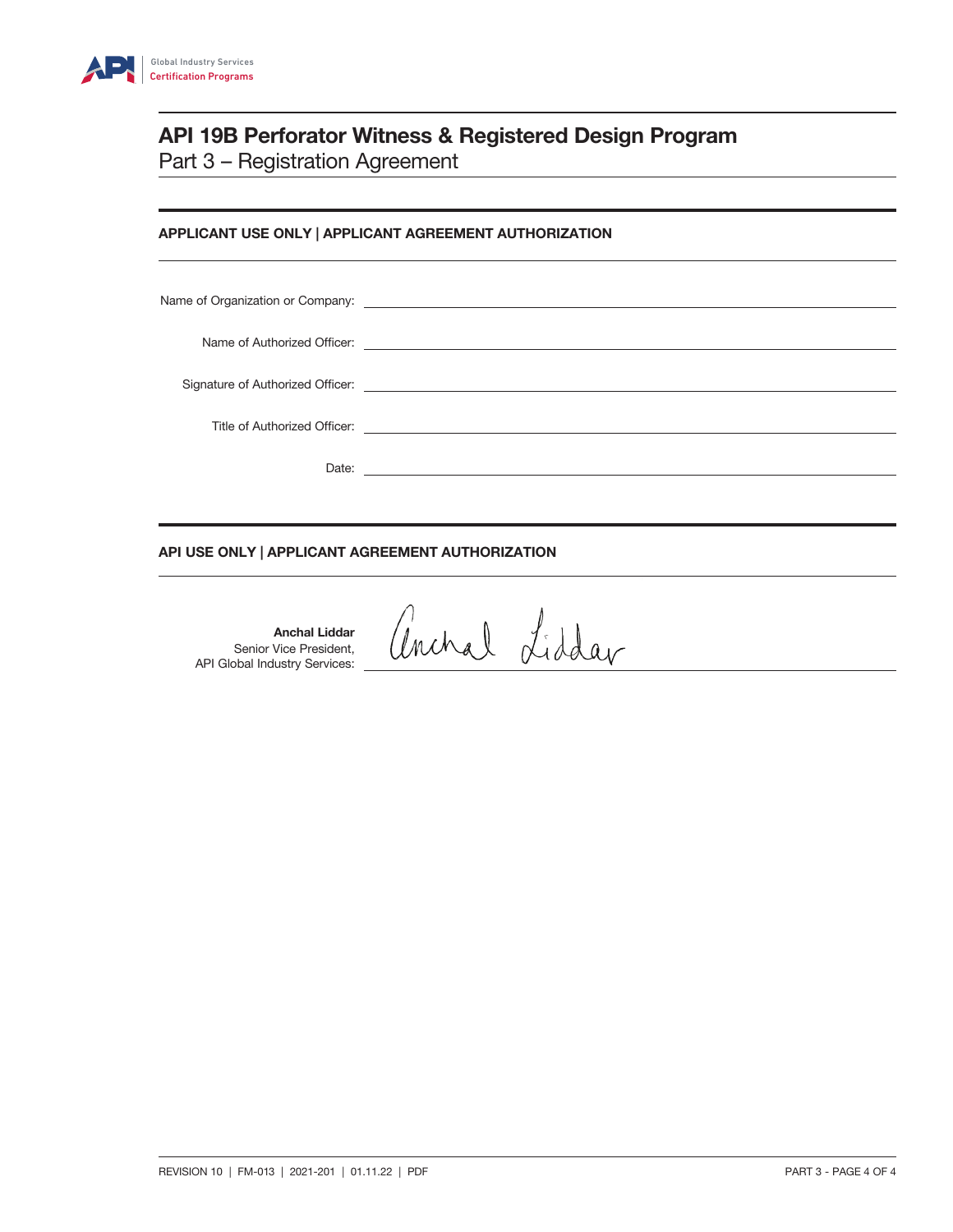

# API 19B Perforator Witness & Registered Design Program Part 4 – Fee Schedule

### I. Fees

### A. Witnessing Fees

- (1) For each perforator test that you wish to have witnessed by an API representative, you must pay a Witnessing Fee of \$800 (USD).
- (2) The Applicant also pays any related Witness expenses, including travel time, airfare, taxi, rental car, or private car, plus accommodations, meals, parking, telephone, etc., plus an administrative fee.

You will be invoiced for the Application Fee and Witnessing Fee(s) by API within 60 days. All invoices must be paid within 45 calendar days of the date the invoice was issued. Please refer to API Advisory 10 – Invoicing and Payment Terms for API Invoices, accessible at [www.api.org/perforators.](http://www.api.org/products-and-services/witnessing-programs/perforators)

### B. Renewal Fee

For each perforator registered design to remain in the publicly available [API Composite List](http://www.api.org/products-and-services/api-monogram-and-apiqr/api-composite-list), Registrants must pay an annual Renewal Fee of \$400.00 (USD). You will receive a renewal notice each calendar year listing the number of perforator registered designs listed in the [API Composite List.](http://www.api.org/products-and-services/api-monogram-and-apiqr/api-composite-list) Failure to pay the Renewal Fee for the registered design(s) will result in removal of all registered designs from the publicly available [API Composite List](http://www.api.org/products-and-services/api-monogram-and-apiqr/api-composite-list) and will lead to suspension and possible cancellation of your perforator account.

### C. Test Cancellations

 If an Applicant cancels or postpones the date of an on-site witness after the date has been set and agreed to, a fee is payable under the policy set out below:

- (a) Tests Cancelled or Postponed by Applicant any time after the test dates have been agreed upon: 100% of associated non-refundable witness expenses (e.g., airfare)
- (b) Tests Cancelled or Postponed by Applicant within fifteen (15) to thirty (30) calendar-days of scheduled test date: 25% of projected witness day rate total, in addition to 100% of associated non-refundable witness expenses (e.g., airfare).
- (c) Tests Cancelled or Postponed by Applicant within eight (8) to fourteen (14) calendar-days of scheduled test date: 50% of projected witness day rate total, in addition to 100% of associated non-refundable witness expenses (e.g., airfare).
- (d) Tests Cancelled or Postponed by Applicant within one (1) to seven (7) calendar-days of scheduled test date: 100% of projected witness day rate total, in addition to 100% of associated non-refundable witness expenses (e.g., airfare).

NOTE: Cancellation fees do not apply when the test is cancelled or postponed due to acts of nature or due to extraordinary circumstances as determined by API.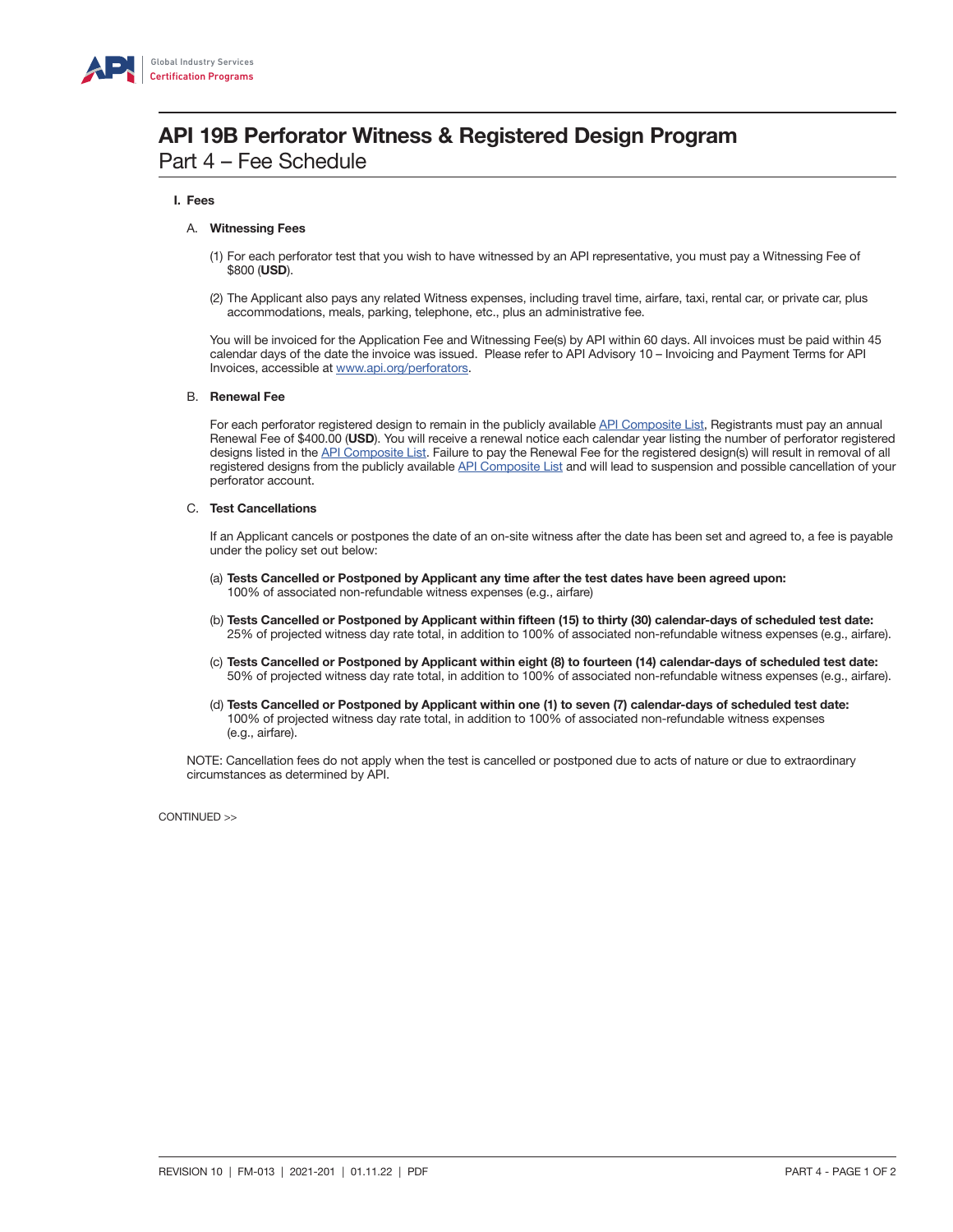

# **API 19B Perforator Witness & Registered Design Program** Part 4 – Fee Schedule

### II. Payment Methods

Please include your Invoice Number with all payments

A. If You Are Paying By Check or Money Order, Please Include Invoice Number on Check.

 API Perforator Witness & Design Registration Program P.O. Box 1425 Merrifield, VA 22116-1425 USA

IMPORTANT NOTE: Send checks by courier services to:

API Perforator Witness & Design Registration Program Attention: API Finance 200 Massachusetts Avenue, NW Suite 1100 Washington, DC 20001-5571 USA

#### B. If You Are Paying by Wire Transfer:

Please add an additional \$50.00 (USD) to the invoice(s) total to cover wire transfer fees. Submit your payment to:

TD Bank 1030 15th Street NW Washington DC, 20005 USA

ABA Routing Number: 031101266 Invoice Number SWIFT: NRTHUS33

For further credit to API

- Account Number: 4251303172
- API Tax Identification Number: 13-0433-430